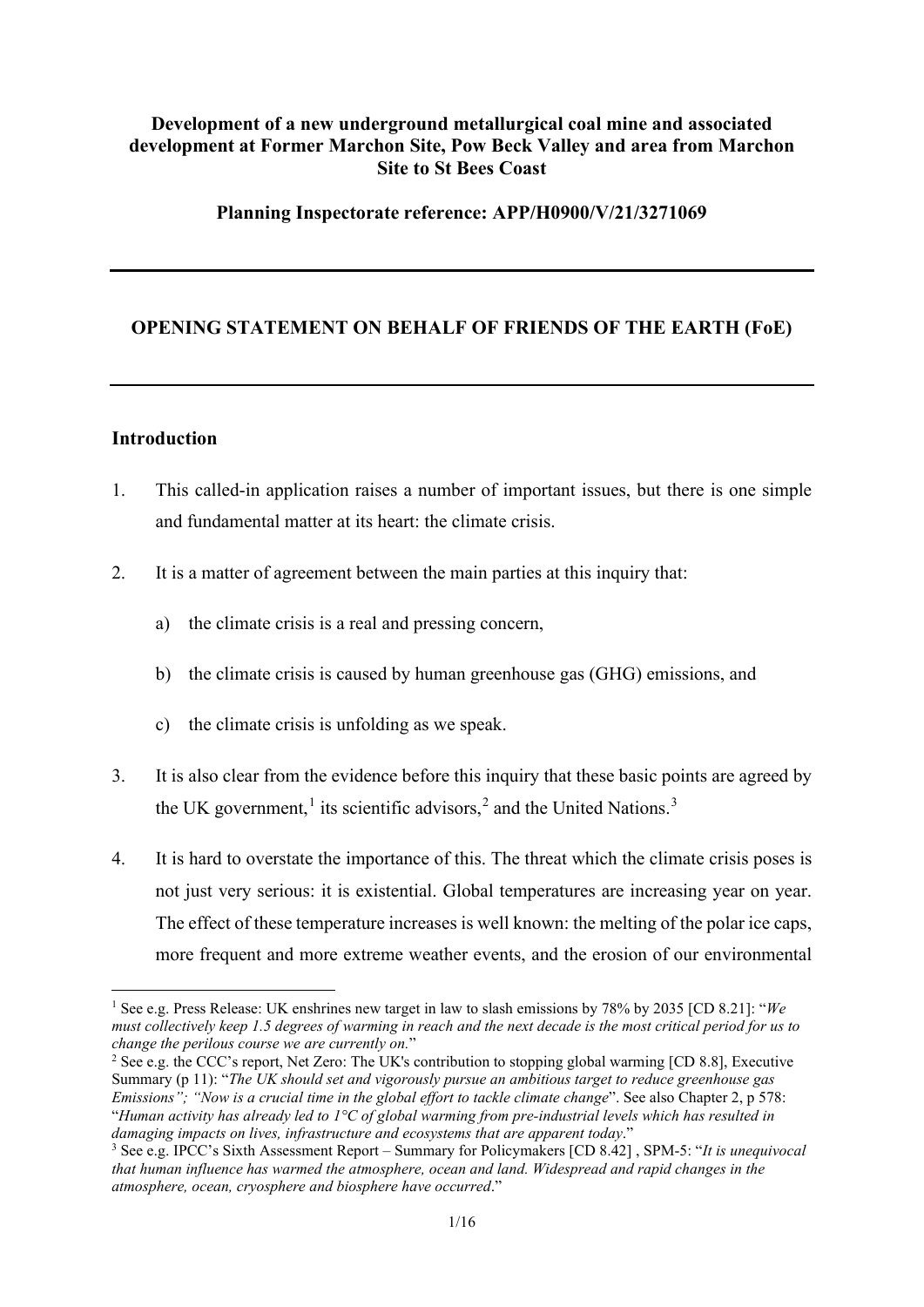life support systems, all of which are leading us down a shorter and shorter path to irreversible climate breakdown. It is no exaggeration to say that climate change is the single greatest challenge that humanity has ever faced. Climate change is now a spreading wildfire which will consume us utterly if we do not stop pouring fuel on the flames. This is all uncontroversial.

- 5. The remaining pathways out of the unfolding crisis are similarly uncontroversial. Only drastic action on our part can prevent environmental disaster. In the words of the National Planning Policy Framework (NPPF), "*radical reductions in greenhouse gas emissions*" are required.<sup>[4](#page-1-0)</sup> The UK government's net zero target, enshrined in law, is a vital part of that global requirement.
- 6. If the UK is to achieve that important target, the UK's Climate Change Committee (CCC) has noted that "*deeper decarbonisation of industries like steel and cement will be needed*."[5](#page-1-1) This is self-evident. The most common means of creating steel from iron, Blast Furnace-Basic Oxygen Furnace (BF-BOF), involves the combustion of fossil fuels such as coking coal. As a result, the steel industry is currently a major contributor to GHG emissions. If the UK is to stand any chance of meeting its domestic and international climate obligations, this will have to change.
- 7. The challenge we face is global in scale, and will require positive intervention by national governments around the world. However, it must also be tackled at the local level. This is because the emissions generated by a particular activity, such as burning a particular amount of coking coal, have a near linear relationship with the consequent global warming caused by those emissions.<sup>[6](#page-1-2)</sup> In other words, every tonne of GHG emissions adds cumulatively to global warming. And so every coal mine that is allowed to open, every lump of coal that is burned, all of it contributes directly and proportionally to climate change. There is no safe or inconsequential level of GHG emissions, and so "salami slicing" specific proposals on the ground that their individual contribution is negligible is not an answer. But this works both ways: every coal mine that is *not* allowed to open, every lump of coal that *stays in the ground* helps tackle the existential threat of climate change.

<span id="page-1-0"></span> $4$  NPPF, para 152.

<span id="page-1-1"></span><sup>5</sup> CCC, The Sixth Carbon Budget: The UK's Path to Net Zero [CD 8.10], p 270.

<span id="page-1-2"></span><sup>6</sup> IPCC's Sixth Assessment Report – Summary for Policymakers [CD 8.42], SPM- 36-37.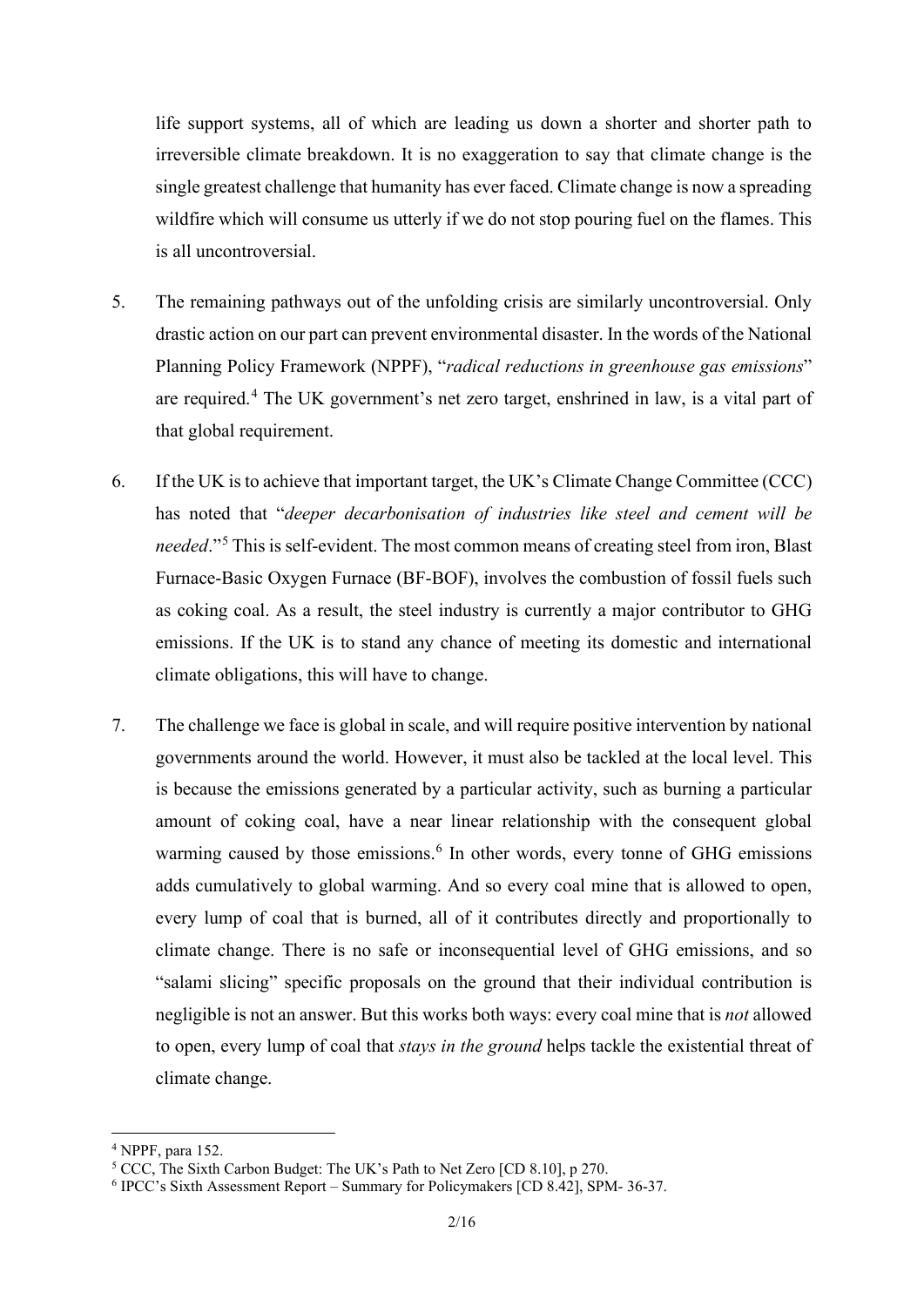- 8. All of that being the case, there is an obvious cognitive dissonance between (on the one hand) an understanding of both the mammoth scale of the global climate challenge we face and what we must do to overcome it, and (on the other) the applicant's suggestion that the UK should open a new deep coal mine.
- 9. That contradiction is at the centre of this inquiry.
- 10. This opening statement will summarise FoE's position under the following headings:
	- a) The need for West Cumbria Mining (WCM) coal,
	- b) WCM's 'perfect substitution' argument,
	- c) The wider impact of the proposals on emissions,
	- d) Conclusion on climate change,
	- e) Landscape impacts,
	- f) The national policy tests,
	- g) Questions raised in the Secretary of State's call in-letter,
	- h) Overall conclusions on permission.

#### **The need for WCM coal**

11. There is no need for WCM coal. Steelworks in the Europe and the UK are currently supplied with metallurgical coal from the US and Australia. Even at current levels of consumption (the continuation of which is far from a foregone conclusion) already permitted reserves in those countries are more than enough to continue that supply up to and beyond 2050. Consequently (and leaving aside the question whether, with a sulphur content of over 1.5%, WCM coal even meets the specification for high volatile type A (HVA) metallurgical coal) WCM would be adding to a supply that already exceeds what is actually needed.<sup>[7](#page-2-0)</sup>

<span id="page-2-0"></span><sup>7</sup> See e.g. Global Coking Coal Mine Dataset, para 2 (Appendix 1 to Prof Ekins' Proof) [SLACC/PE/2].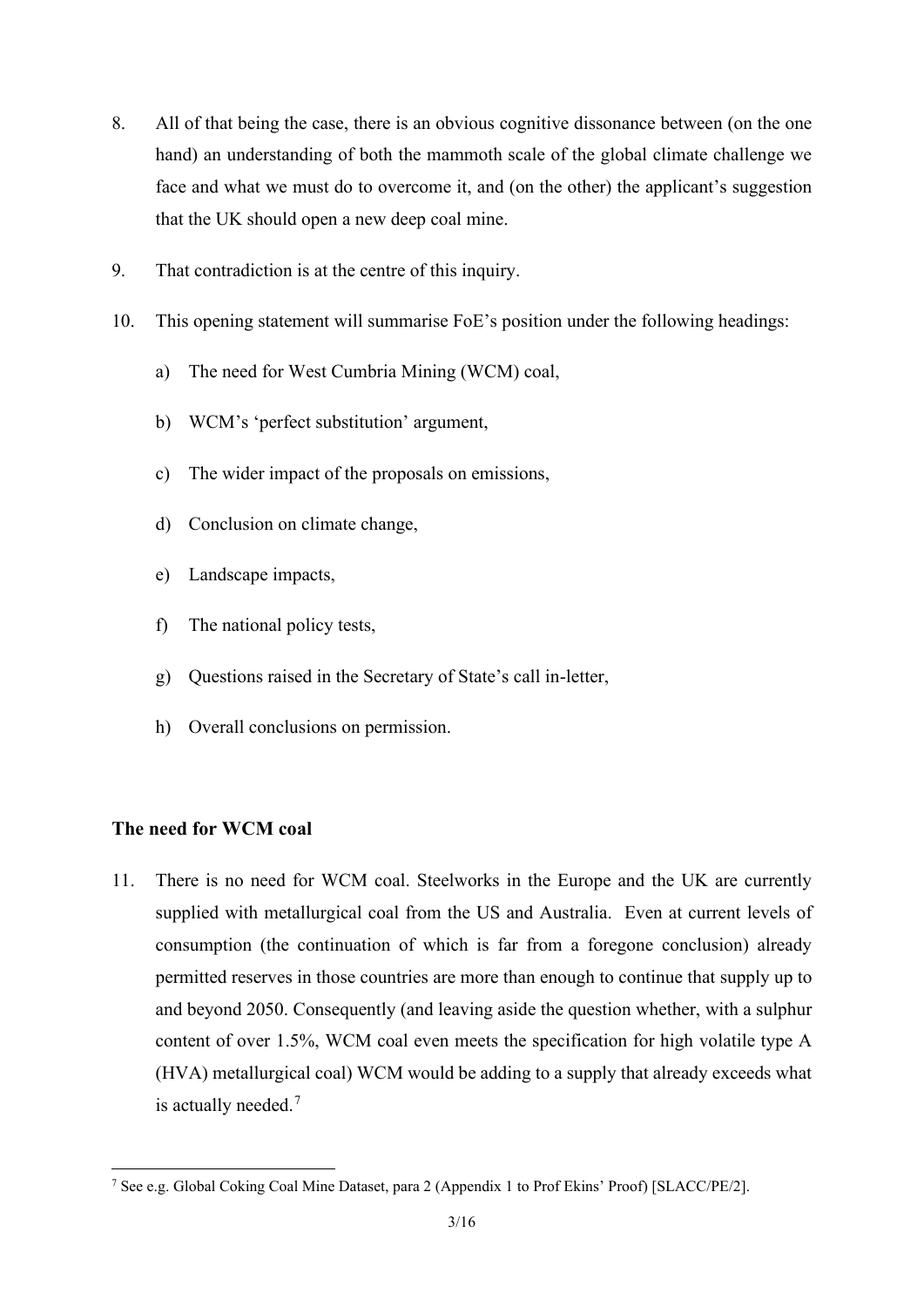- 12. Critically, with a projected production of 2.78 million tonnes per annum (Mtpa) (against WCM's estimate of a continuing European demand for 55 Mtpa) and a sulphur content which requires it to be blended with either American or Australian coal, the addition of WCM coal to the market would not change that baseline coal supply situation: with or without WCM, European and British steelworks will continue to depend on imports. Any argument based on the supposed advantages of "security of supply" is, therefore, simply bogus. In any event, there is no proposed planning condition which would require the coal extracted by WCM to be used in either this country, or mainland Europe.
- 13. The basic argument that there is no need for WCM coal is exacerbated by the fact that WCM is seeking a permission which would allow it to continue to produce 2.78 Mtpa until 2049. With no mechanism for reviewing that end-date, or curtailing the production of WCM coal if it is no longer needed, the grant of permission effectively locks us in to an assumption that the UK and the rest of Europe will still be reliant on BF-BOF steel production methods for the next 30 years. There is no basis for that. In particular:
	- a) The Climate Change Act 2008 sets a domestic, legally binding target for the UK Government to reduce its greenhouse gas emissions by at least 100% (Net Zero) compared to 1990 levels by 2050.
	- b) The UK government, and 191 parties around the world, have signed up to the Paris Agreement, under which there are binding international commitments to limit increases in global warming.
	- c) The UK's latest nationally determined contribution ("NDC"), communicated to the United Nations Framework Convention on Climate Change on 12 December 2020, commits the UK to reducing economy-wide greenhouse gas emissions by at least 68% by 2030, as compared to 1990 levels. This period covers that in which the proposed mine would be operational.
	- d) It is common ground that achieving these targets will involve significant reductions in the GHG emissions associated with steel production within both the UK and Europe.
	- e) In contrast, Mr Truman's evidence on behalf of WCM assumes no serious action is taken by either the UK, or Europe, to address climate change. Even Wood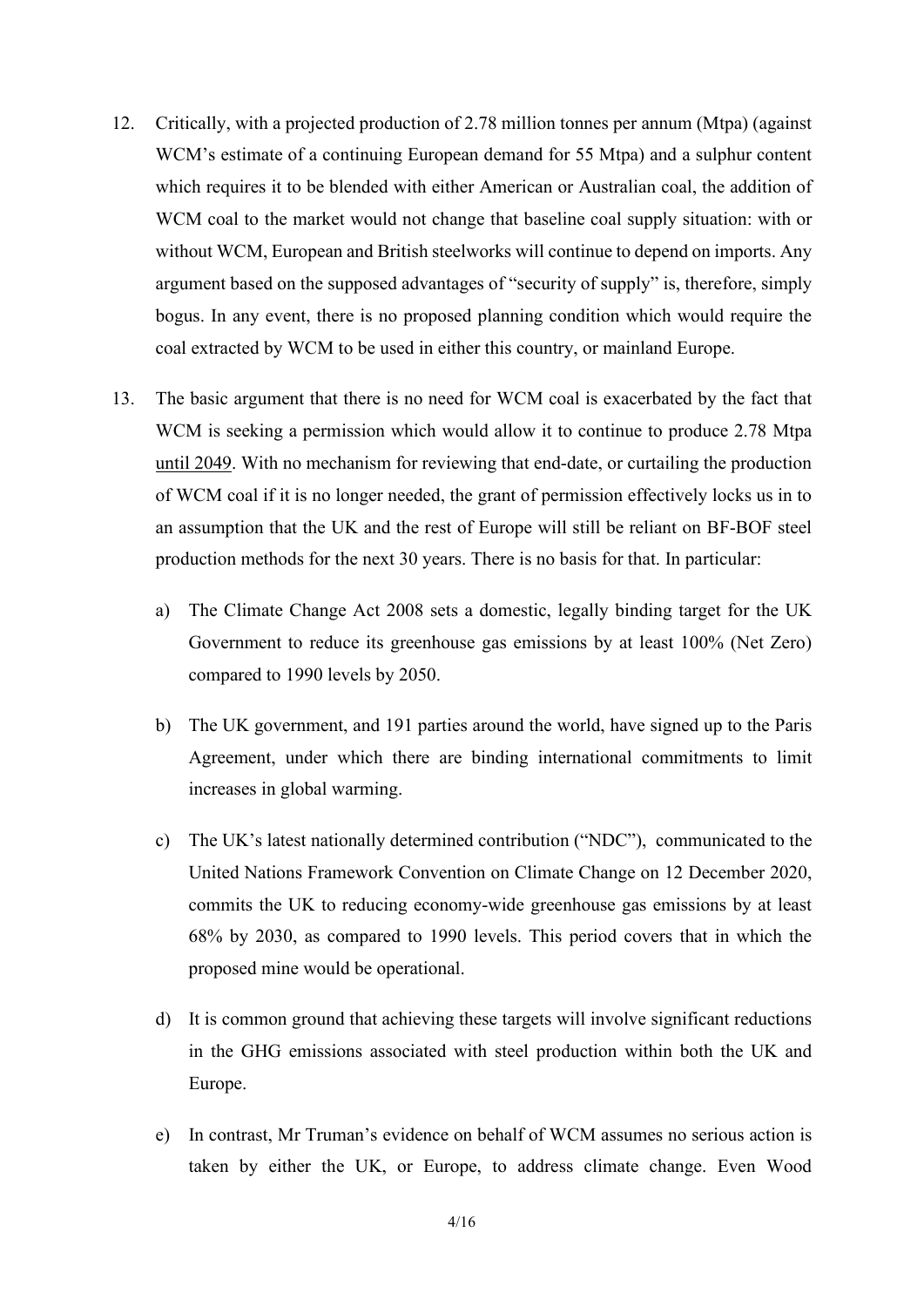Mackenzie's alternative scenario (which is relegated to an ignored part of Mr Truman's appendices) fails to grapple properly with the Paris temperature limits. This is wholly unrealistic. As Dr Cullen has observed:[8](#page-4-0)

"if the UK and EU are to achieve the reductions to which they have committed, they need to introduce measures to ensure Mr Truman's Base Case scenario does not happen."<sup>[9](#page-4-1)</sup>

- f) There are alternative technologies available which are far greener than BF-BOF, and will become more appealing to British and European steelmakers over time:
	- i. As Dr Cullen notes, there is potential for much greater production of steel through recycling scrap.<sup>[10](#page-4-2)</sup> The UK economy is saturated with steel products, and accordingly could meet a high percentage of its steel needs through recycling: a process which requires only 2% of the metallurgical coal needed for BF-BOF production from iron ore. The EU and US both have comparatively higher levels of scrap steel recycling, measured by the ratio of steel scrap consumption to crude steel production (54% and 72% respectively, compared to the UK's 34%), suggesting that the UK has a high degree of headroom here.<sup>[11](#page-4-3)</sup>
	- ii. Although it has yet to be rolled out at scale, the technology for producing steel through direct reduced iron (Hydrogen-DRI) is tried and tested, and will only become more attractive to steelmakers during the proposed lifetime of the mine.
	- iii. WCM argues that there are significant hurdles to overcome before Hydrogen-DRI will be commercially viable at scale, but the same is also true for the future use of BF-BOF, which will, increasingly, only be acceptable if it is associated with Carbon Capture and Storage (CCS). As Mr Truman notes in his Proof, CCS is currently very expensive, is not currently capable of achieving the required capture

<span id="page-4-0"></span><sup>8</sup> Dr Cullen's Rebuttal

<span id="page-4-1"></span><sup>9</sup> At para 1.3.1.

<span id="page-4-2"></span><sup>&</sup>lt;sup>10</sup> Dr Cullen's Proof, para 5 [FOE/JC1].

<span id="page-4-3"></span> $11$  Dr Cullen's Proof, para 6.1 [FOE/JC1].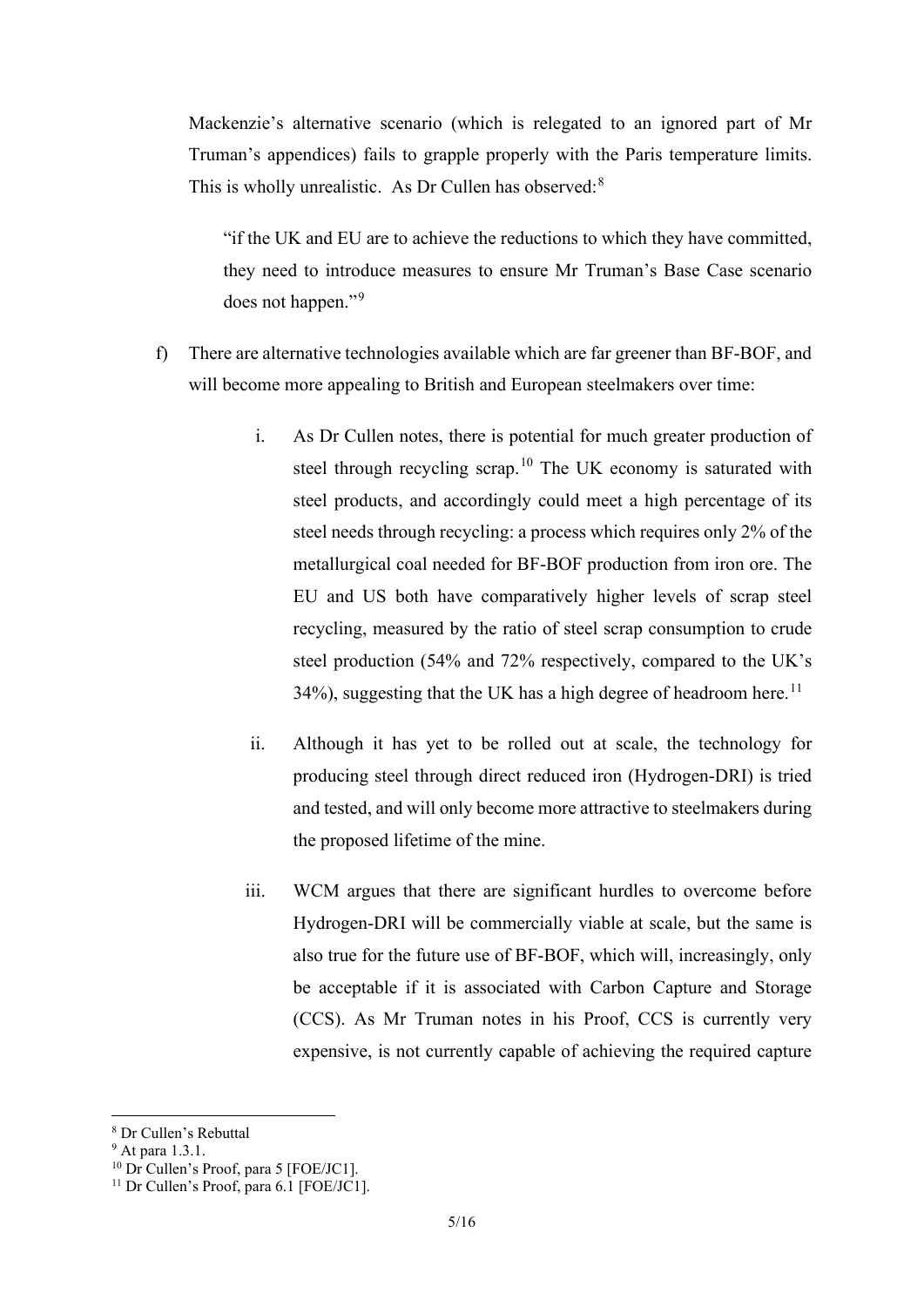rates associated with steel production, and there are difficulties in identifying storage sites sufficiently close to the places where the carbon is produced.<sup>[12](#page-5-0)</sup>

- g) In the circumstances it is clear that government policy on coking coal is only heading in one direction. Increasingly, the market for steel will follow suit, as major consumers demand only "green" steel. The economic and reputational incentives to switch to cleaner methods of steel production will follow the evolving national policy, which will inevitably continue to harden against the extraction and combustion of coking coal.
- h) That direction of travel will itself influence the future of BF-BOF. Most European steelworks relying on the use of BF-BOF will require significant levels of investment if they are to continue beyond 2030. Investors will be cautious about placing their money in what may become a stranded asset by as soon as 2035.

## **The 'perfect substitution' argument**

- 14. Despite the likely limited impact of WCM coal on British and European markets, WCM argues that its proposal will be beneficial because there will be a reduction in the GHG emissions associated with transporting the coal. This is not accepted.
- 15. First, as the CCC noted in its letter to the Secretary of State:

"The opening of a new deep coking coal mine in Cumbria will increase global emissions and have an appreciable impact on the UK's legally binding carbon budgets. The mine is projected to increase UK emissions by 0.4Mt CO2e per year. This is greater than the level of annual emissions we have projected from all open UK coal mines to 2050."<sup>[13](#page-5-1)</sup>

16. The figure of 0.4Mt was taken from WCM's May 2020 AECOM Report. That has since been superseded by the (recently amended) report from Ecolyse, which estimates that the total cumulative lifetime emissions in its mitigated scenario will be approximately 1.9Mt

<span id="page-5-0"></span><sup>&</sup>lt;sup>12</sup> Mr Truman's Proof, para 4.7 [WCM/JT/1].

<span id="page-5-1"></span><sup>&</sup>lt;sup>13</sup> [CD 8.13].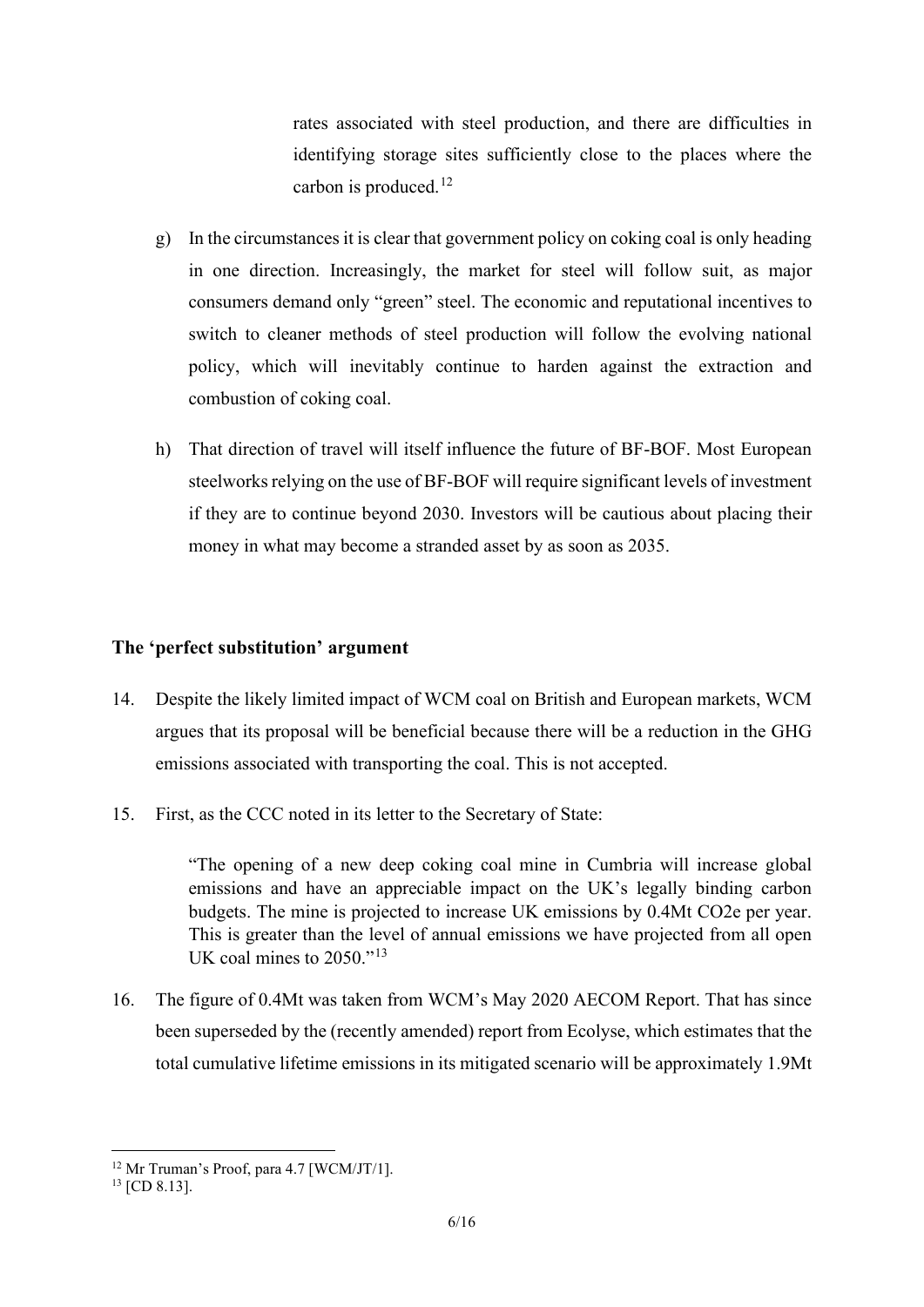CO2e. WCM now proposes to offset this, but – as Mr Broekhoeff and the Gold Standard Foundation explain – this is a fundamentally inappropriate use of carbon credits.

- 17. Second, and in any event, the GHG emissions associated with transport are dwarfed by the emissions (which Professor Barrett estimates<sup>[14](#page-6-0)</sup> to be in the order of 220 Mt CO2e) associated with combustion. As the UN Production Gap Report (2019) concluded, there is a causal relationship between production limitation and emission reduction. Conversely, production increases lead to emission increases.[15](#page-6-1)
- 18. While WCM accepts that end user emissions are capable of being a material consideration, <sup>[16](#page-6-2)</sup> it argues that combustion should be discounted, on the basis that the WCM coal will perfectly substitute for US or Australian coal and, therefore, will not generate additional GHG emissions, because the US or Australian coal will be left in the ground.
- 19. That argument is contrary to basic economic theory. Basic market economics shows that an increase in supply leads to a reduction in price, which increases overall demand. There is no evidence before this inquiry that the demand for coking coal is so inelastic that basic market economics would not apply, i.e. an increase in the supply of coal will simply lower the global market price for coking coal, and ultimately increase demand (as a number of previously unviable projects would become viable as a result of the shift in price).
- 20. Moreover, it is clear from FoE's evidence that even if British and European steel mills switched from US coal to WCM coal, $17$  the US would continue to mine the same grade of coal for sale elsewhere. This is because, as Mr Simon Nicholas notes, there is a proven and growing market for U.S. metallurgical coal in Asia.[18](#page-6-4) The distance from the U.S. to Asia and the resultant cost of transport does not stop U.S. metallurgical coal being sold into the Asian market. It would also follow that transport emissions may well increase overall as a result of this substitution, since US coal previously bound for the UK (approx.

<span id="page-6-0"></span><sup>14</sup> Barrett proof (FOE/JB1) para 3.4.7

<span id="page-6-1"></span> $15$  [CD 8.7]

<span id="page-6-2"></span><sup>16</sup> See e.g. Mr Thistlethwaite's Proof, para 5.140: "*as I am advised I recognise that these downstream emissions may nevertheless be capable of being a material consideration in the determination of the planning application provided that they are fairly and reasonably related to the permitted development. That is not to say that they are a material consideration – simply that they may be depending on the facts of the case."* [WCM/ST/1]

<span id="page-6-3"></span><sup>&</sup>lt;sup>17</sup> And of course, there is no proposed condition that WCM coal must be sold domestically or in Europe.

<span id="page-6-4"></span><sup>&</sup>lt;sup>18</sup> Mr Nicholas' Proof, para 3.4 [FOE/SN1]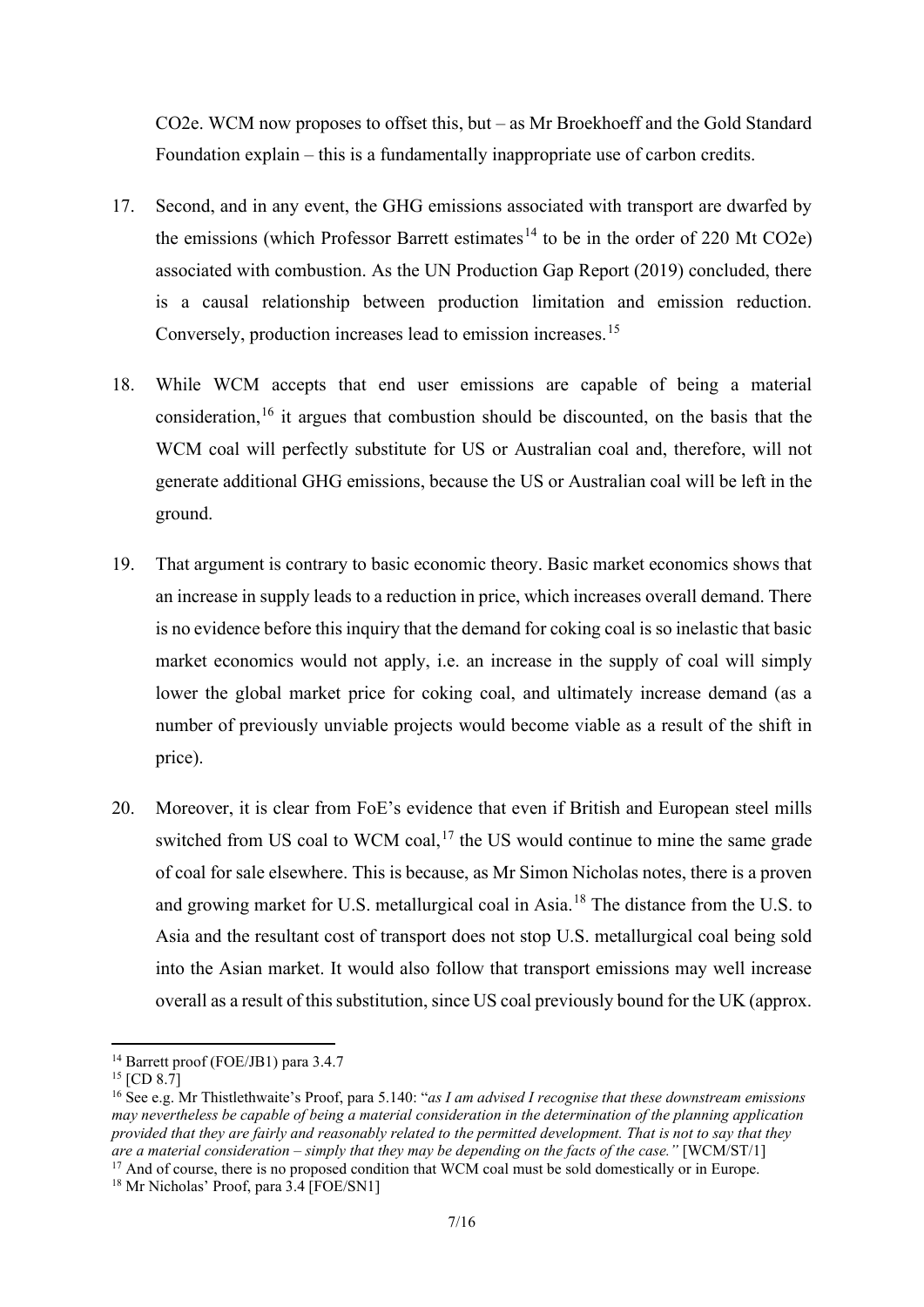4,000 miles) would in future travel some 7,000 miles to more distant Asian markets such as China.

# **The wider impact of the proposals on emissions**

- 21. The direct impact of the proposed mine on climate change is significant: an additional 1.9Mt CO2e, according to the Ecolyse Report. That increase alone makes these proposals environmentally unacceptable for the purposes of the NPPF, and is a material consideration sufficient to justify a refusal of permission. The combustion of Whitehaven Coal would add a further 220 Mt CO2e to this total.
- 22. However, the adverse impact on climate change of this proposal would not only come from the operational use of the mine and the burning of the coal that is taken out of the ground. It would also come from:
	- a) The stifling effect on the emergence of new clean technologies,
	- b) Emissions in other countries, if those countries were to follow the UK's example.

# 1) The effect of the proposals on the emergence of new technologies

- 23. One of the factors slowing down the uptake of alternative technologies such as hydrogenbased steel production is that when these new technologies are first introduced, they are comparatively more expensive.
- 24. WCM is very clear that the coal mined at Whitehaven will be cheaper than US and Australian coal. If it were otherwise, it would be difficult to see how it would could be said to replace US and Australian coal in European markets.
- 25. That being the case, it is obvious that the introduction of WCM coal to the market would increase the price differential between coal-based BF-BOF steel production and emerging technologies such as Hydrogen-DRI. This would inevitably increase the barriers to entry to the market for these technologies. The effect of creating a new cheap,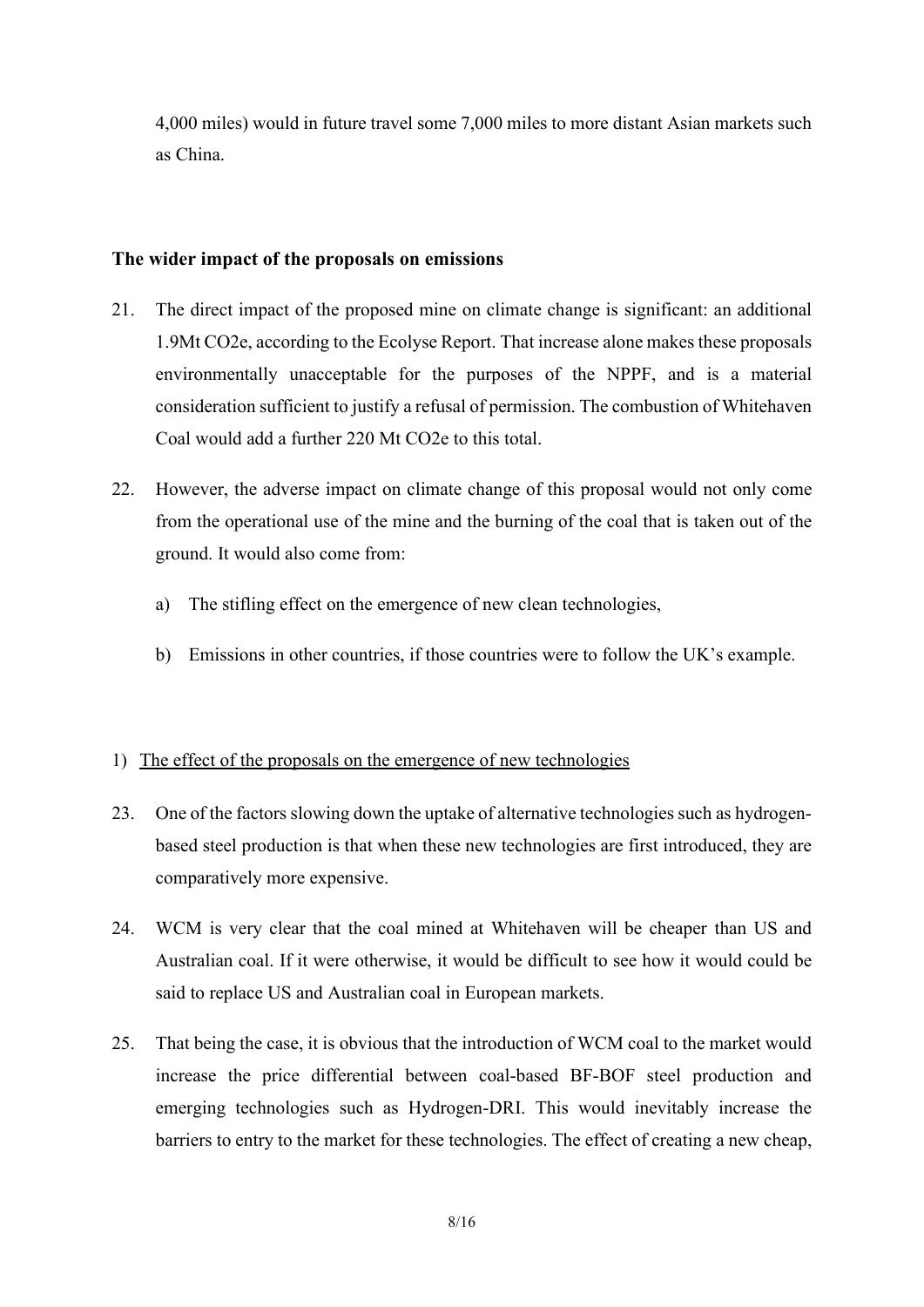steady supply of coking coal would therefore be to "lock-in" elements of the UK steel market to carbon-intensive production methods for a number of years.<sup>[19](#page-8-0)</sup>

# 2) The effect of the proposals on emissions in other countries

26. On the world stage, the UK holds itself out as a leader that is proud of its record in bringing other countries to the table on climate change issues, such as the Paris Agreement. As the Prime Minister said ahead of COP26 [CD 8.21]:

> "We want to continue to raise the bar on tackling climate change, and that's why we're setting the most ambitious target to cut emissions in the world.

> The UK will be home to pioneering businesses, new technologies and green innovation as we make progress to net zero emissions, laying the foundations for decades of economic growth in a way that creates thousands of jobs.

> We want to see world leaders follow our lead and match our ambition in the run up to the crucial climate summit COP26, as we will only build back greener and protect our planet if we come together to take action."

- 27. However, the UK can only credibly claim to be a world leader on climate issues if it practises what it preaches. The UK is hosting COP26 this year, the United Nations climate change summit. As the CCC noted in respect of the original decision not to callin this application, "*this decision gives a negative impression of the UK's climate priorities in the year of COP26*."[20](#page-8-1)
- 28. The same would be true of the grant of planning permission. If countries such as China and India see that the UK is consenting new coal mines at the same time we are telling them that they need to reduce their dependence on coal, the UK will lose any moral authority it might have previously had on this issue. If that happens, the implications (in terms of climate change) are potentially far wider than the burning of an additional 2.78Mtpa coal.
- 29. Overall, the next 12 months is a vital opportunity for the UK to punch above its weight on the global stage, making a positive impact on climate change far beyond cutting its own emissions through strong climate leadership. Conversely, there is a real danger that

<span id="page-8-0"></span><sup>19</sup> See Prof Ekins' Proof, para 3.13 [SLACC/PE/1].

<span id="page-8-1"></span> $20$  [CD 8.13].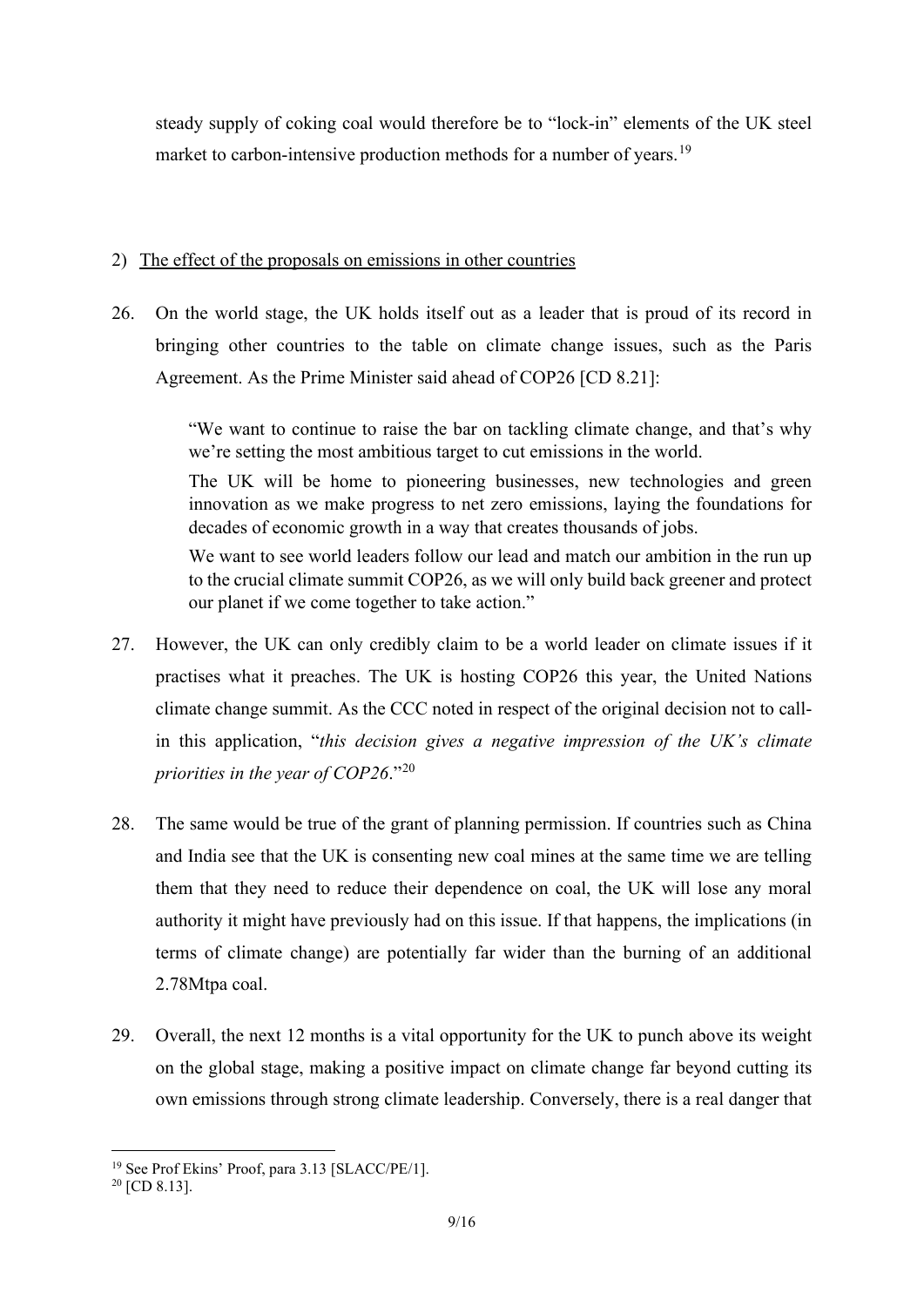a perceived failure of climate leadership on the UK's part will have a damaging precedential effect in terms of global GHG emissions.

30. In addition to the direct climate change consequences of the extraction and combustion of WCM coal, the effect of granting this application on the UK's global standing among nations is a freestanding material consideration that weighs strongly against this proposal.

#### **Conclusion on climate change**

31. For these reasons, there are overwhelming reasons to refuse this scheme on climate change grounds.

#### **Landscape and Visual impacts**

- 32. In addition to calling evidence on climate change and GHG emissions, FoE is also calling evidence on landscape and visual impacts. These impacts are of importance, not least because the Marchon site falls within the immediate setting of the Sandstone Coastal Downs Area of Local Character, which is a landscape of relatively high value and includes the St Bees Heritage Coast.
- 33. To address these impacts, FoE has instructed Peter Radmall, a Chartered Landscape Architect with 35 years of professional experience, and Michael Spence, a Chartered Landscape Architect with 29 years' experience. On the basis of work done by Mr Spence, Mr Radmall has identified a number of concerns about how the images in WCM's Landscape and Visual Impact Assessment (LVIA) have been presented, as well as wider points of disagreement.
- 34. As Mr Radmall will explain, WCM's viewpoint selection is biased heavily in favour of the mine rather than the rail loading facility (RLF), which does not reflect the respective landscape harm:
	- a) The RLF is the most damaging part of the project in relation to landscape character. It would be located within the Pow Beck Valley, a sub-unit of the Coastal Sandstone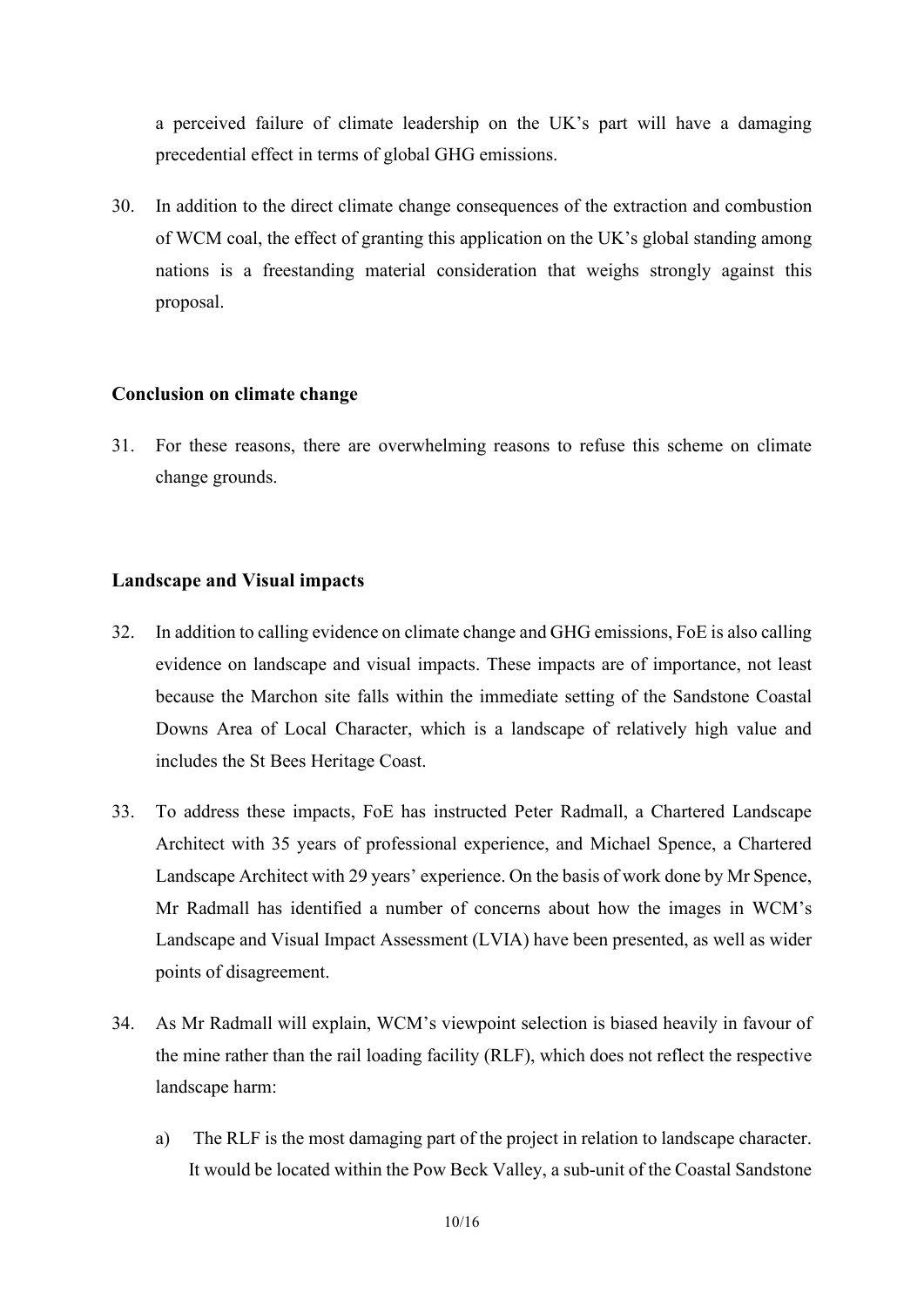Landscape Character Type (LCT) that is designated as a Landscape of County Importance. The RLF would introduce an uncharacteristic industrial feature of substantial scale into the landscape, together with associated sources of impact such as train movements, lighting and noise. These impacts would harm the appearance and tranquillity of the valley, amounting to a significant adverse effect on its character.

- b) The RLF would also intrude into a range of views within and across the valley, giving rise to significant adverse effects on users of the nearest public rights of way (PRoWs), including a section of the Coast-to-Coast Path, and potentially also on the nearest residential properties. Only one viewpoint (VP14) relates to the Coast-to-Coast Path (CCP), and is located at a substantial distance (c5.5km) from the closest part of the project (the RLF). In view of the project's proximity to, and potential visibility from the CCP, this under-representation of the route is a deficiency.
- 35. As Mr Radmall will explain, despite the proposed mounding, the main mine structures would introduce an intrusive feature into this countryside and coastal setting. This is contrary to the provisions of NPPF para 174 (a) and (b), and to the requirement in 174 (c) to "maintain…the character of the undeveloped coast".
- 36. Contrary to WCM's contention, the proposed mitigation for the scheme has not minimised harmful effects "as far as possible". It is unclear from WCM's evidence the extent to which practical alternatives to the location and layout of the RLF have been fully explored. It is similarly unclear why a more comprehensive mounding scheme could not be achieved on the Marchon site.
- 37. Finally, there appear to be a large number of errors in the LVIA, including significant mis-positioning in respect of the visualisation images, such that the images are not compliant with the relevant guidance. As Mr Spence notes in his Rebuttal, no tripod appears to have been used, many views have been taken in poor weather, and the presentation of the imagery is often too small to be helpful.<sup>[21](#page-10-0)</sup> Many of these points were shared with WCM at an early stage, but do not appear to have been taken on board.

<span id="page-10-0"></span><sup>21</sup> [FOE/MC3].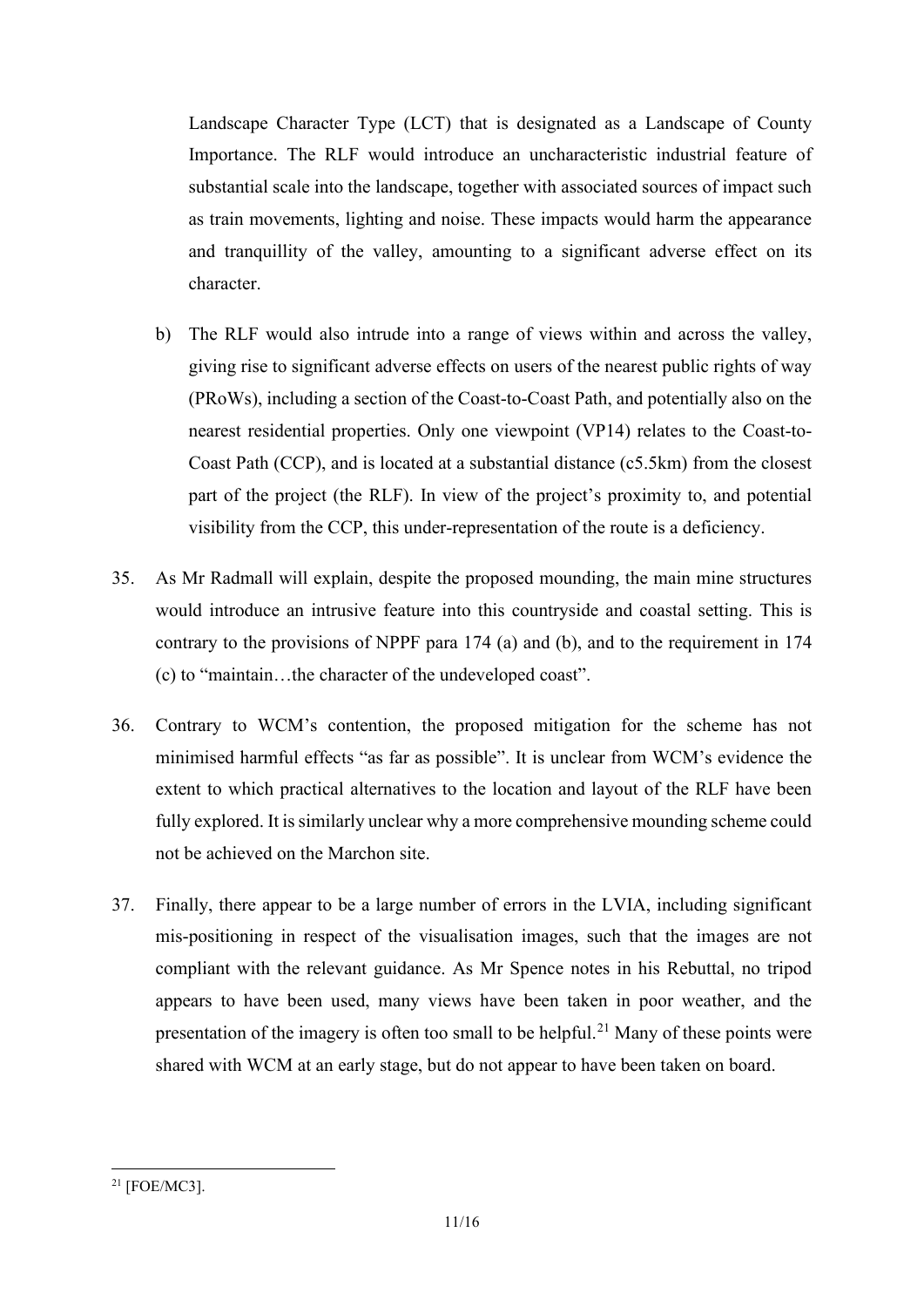38. For these reasons, the landscape and visual impacts of the scheme are unacceptable, and planning permission should also be refused on this basis.

# **Other Matters**

39. In preparing its case for this Inquiry, FoE has conscientiously sought to avoid duplicating the evidence produced by  $SLACC<sub>2</sub><sup>22</sup>$  $SLACC<sub>2</sub><sup>22</sup>$  $SLACC<sub>2</sub><sup>22</sup>$  and is, therefore, not calling evidence on matters such as biodiversity and the overall benefits of the scheme. However, FoE has read SLACC's evidence on these issues, and supports SLACC's position. FoE has factored these matters in to its overall assessment of the Scheme.

# **The national policy tests**

- 40. The test in the NPPF is clear: there is a firm presumption against the granting of planning permission for coal mines. The default position is that "*Planning permission should not be granted for the extraction of coal*", unless one of two exceptions applies:
	- a) the proposal is environmentally acceptable, or can be made so by planning conditions or obligations; or
	- b) if it is not environmentally acceptable, then it provides national, local or community benefits which clearly outweigh its likely impacts (taking all relevant matters into account, including any residual environmental impacts).
- 41. In respect of exception a), there is no doubt that the proposal is not environmentally acceptable nor can it be made so by conditions or planning obligations: and so the exception is not met:
	- a) The evidence before the inquiry demonstrates that there will be significant environmental impacts from burning WCM coal, which will not be offset by US or Australian coal remaining in the ground. Nor will any transport emissions savings, such that they exist, offset the impact of burning the coal. The level of emissions

<span id="page-11-0"></span><sup>22</sup> Contrary to WCM's assertions in correspondence.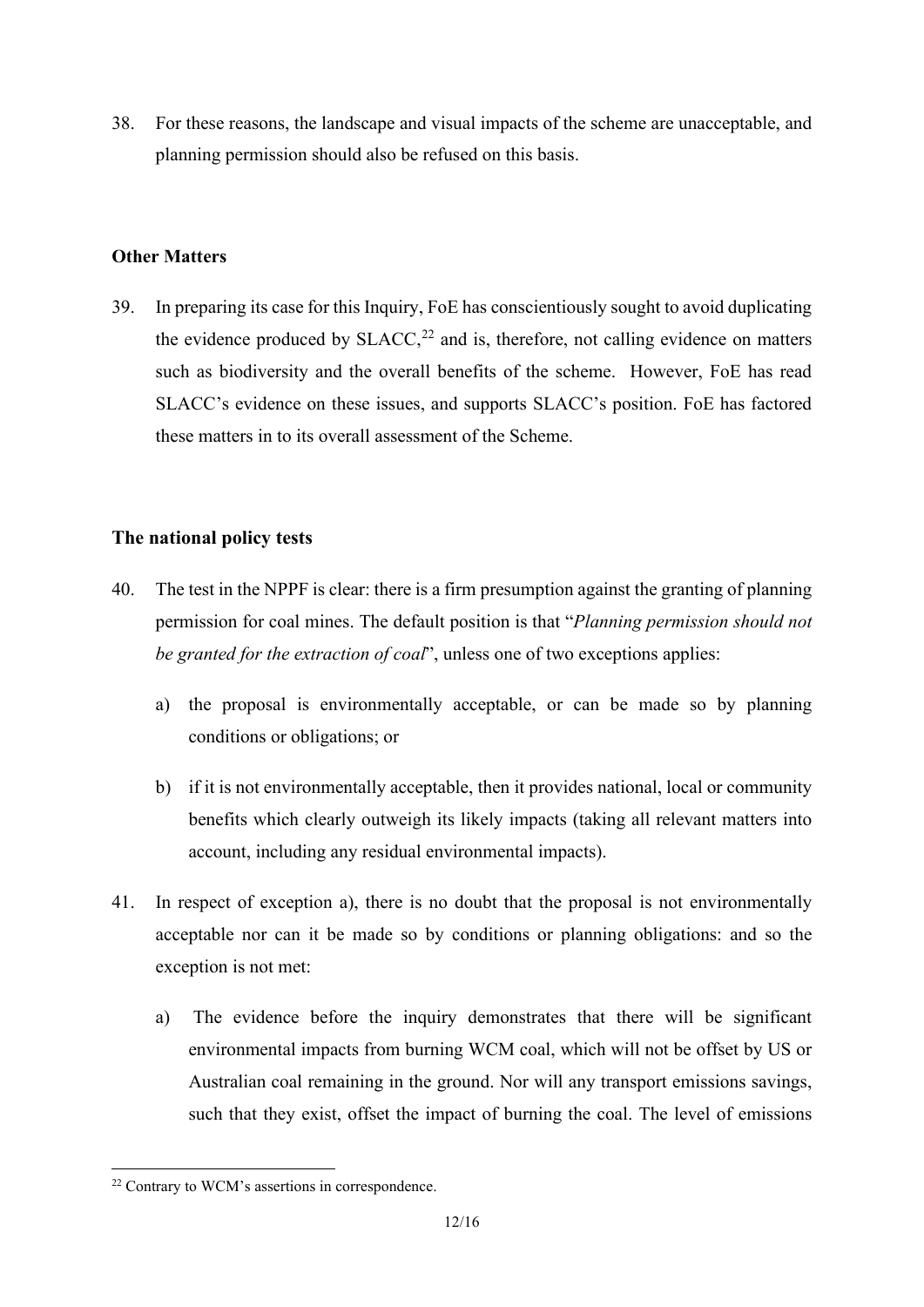attributable to the mine will have a direct impact on global temperatures.<sup>[23](#page-12-0)</sup> Moreover, the example set by the UK to other major economies in the year of COP26 could have a far greater impact in terms of global emissions, if those countries were to follow suite and consent their own fossil fuel extraction schemes.

- b) Even with the proposed landscape mitigation, the Scheme will have unacceptable impacts on the landscape.
- c) In addition (and subject to the discussion which is yet to be had on the manner in which the conveyor is to be constructed) the Scheme will adversely affect ancient woodland. Since the whole point about ancient woodland is that it is irreplaceable, those impacts cannot be mitigated. Indeed, that is precisely why national policy for the protection of ancient woodland (as set out in para 180(c) of the NPPF) is so strict.
- 42. In respect of exception b), the "great weight" that is usually attributed to the benefits of mineral extraction under NPPF para 211 (including to the economy) is specifically excluded in the case of coal extraction. While there are undoubtedly some community employment benefits that should be weighed in the planning balance, taking all relevant matters into account, including landscape impacts, the effect of a grant of consent on UK's global leadership, the lack of need for WCM coal, the inevitable net increase in emissions, and the overriding fact that we are running out of time to reverse the damage that has already been caused to our environmental life support systems by GHG emissions, it simply cannot be said that the employment benefits of the scheme "clearly outweigh" the serious negative impacts of the scheme. Accordingly, the second exception is not passed either.
- 43. This scheme therefore fails the national policy test in the NPPF, and should be refused permission on that basis.

## **The matters listed by the Secretary of State in his call-in letter**

44. Turning briefly to the matters listed by the Secretary of State in his call-in letter:

<span id="page-12-0"></span><sup>23</sup> IPCC's Sixth Assessment Report – Summary for Policymakers [CD 8.42], SPM- 36-37.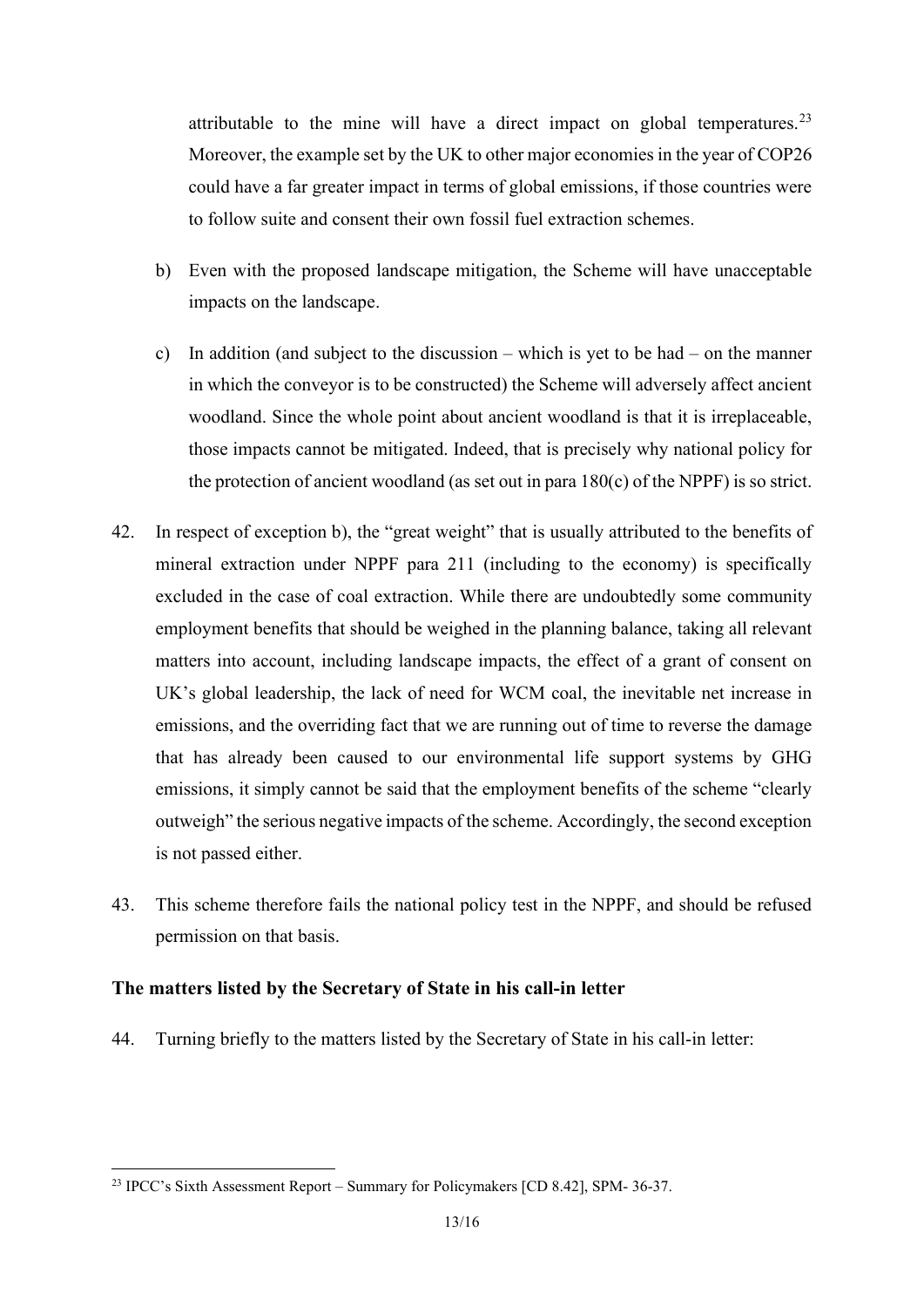- 1) the extent to which the proposed development is consistent with Government policies for meeting the challenge of climate change, flooding and coastal change in the NPPF (NPPF Chapter 14)
- 45. This application is not consistent with government policies for meeting the challenge of climate change.
- 46. Para 8 of the NPPF provides that sustainable development has an environmental objective, namely "*minimising waste and pollution*" and "*mitigating and adapting to climate change, including moving to a low carbon economy*." Extracting a significant amount of a polluting fossil fuel from the ground is clearly inconsistent with this objective.
- 47. Para 152 states that "*The planning system should support the transition to a low carbon future*" and should "*shape places in ways that contribute to radical reductions in greenhouse gas emissions*." Again, the conflict between a new coal mine and these objectives is glaring and significant. As the evidence before this inquiry shows, not only will this scheme fail to support the transition to a low carbon future, it will actively stifle it by locking in the most polluting means of creating steel.
- 2) the extent to which the proposed development is consistent with Government policies for facilitating the sustainable use of minerals in the NPPF (NPPF Chapter 17)
- 48. As has been stated above, there is a specific presumption against granting permission for the extraction of coal in para 217 of the NPPF. The two exceptions that allow the grant of permission for coal extraction are not met here, for the reasons already stated.
- 3) the extent to which the proposed development is consistent with the development plan for the area
- 49. The development plan comprises the Cumbria Waste and Minerals Plan 2015-30 (adopted 2017), the Copeland Core Strategy and Development Management Polices (adopted 2013) and the Proposals Map and relevant saved policies of the Copeland Local Plan 2001-2016.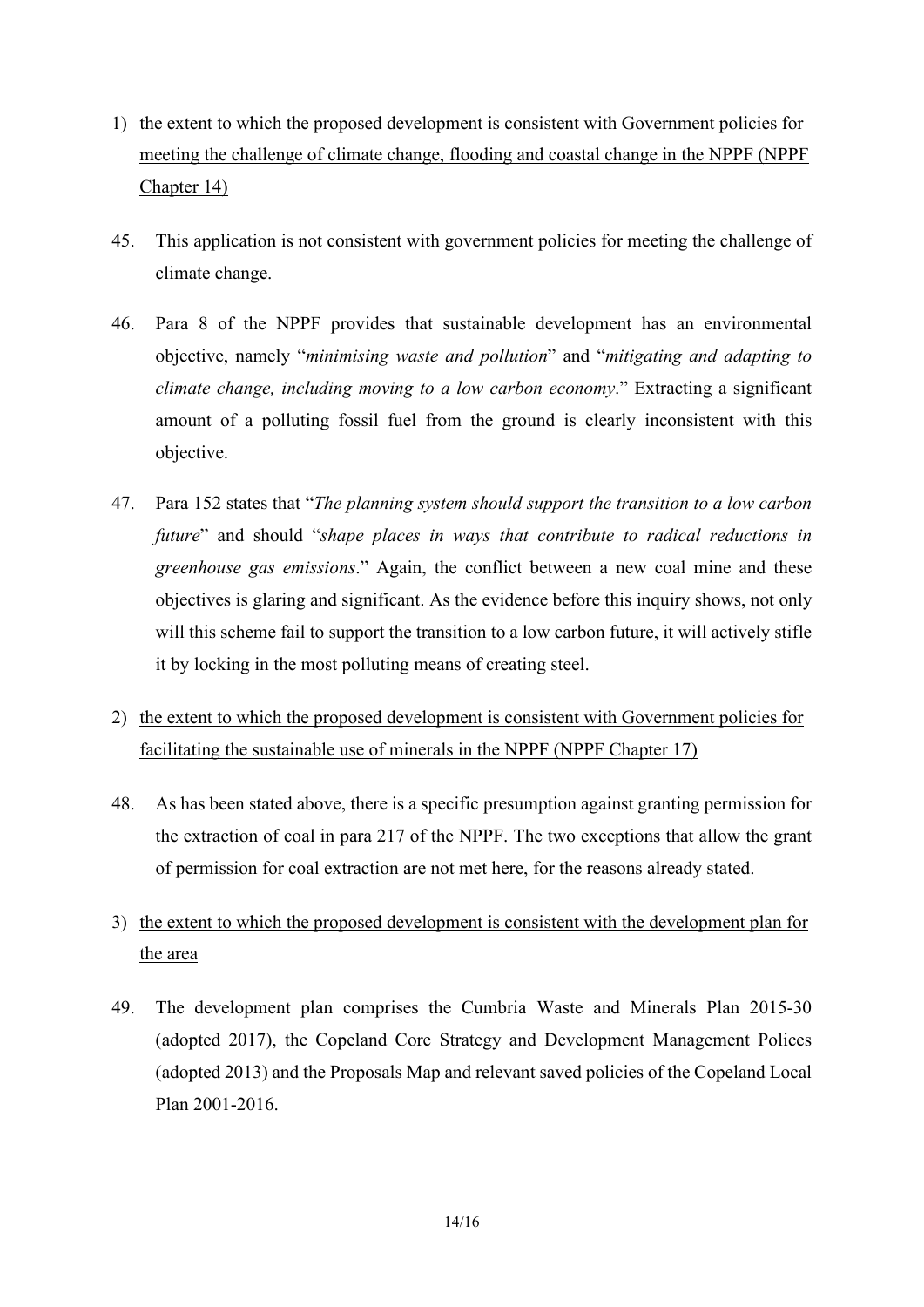- 50. Policy DC 13 is of particular relevance and is materially the same test as national policy on granting permission for coal extraction in the NPPF, paragraph 217. For the reasons already given, neither of the exceptions are met here.
- 51. It follows that this application is not in accordance with the development plan. In FoE's submission, there are no material considerations which would justify a decision which was other than in accordance with the development plan. Permission should therefore be refused under s.38(6) of the Planning and Compulsory Purchase Act 2004.

# 4) Any other matters the Inspector considers relevant.

- *(i) The need for the coal having regard to the likely future demand and use of the coal in the steel industry, including the consideration of alternative technology for the steel industry.*
- 52. This heading has already been discussed above: the evidence shows that there is no future need for WCM coal, and that coal extraction on this site will have a negative impact on the bringing forward of alternative technology for the steel industry.

# *(ii) The effect of the proposed development on employment and the national and local economy*

53. While, for the reasons advanced by SLACC, FoE considers the benefits of the scheme on both the local and national economy have been overstated, it accepts that there would be some positive impact on local employment and the national economy. However, this cannot outweigh the crippling cost of climate change, which has clear negative implications for the national economy. Moreover, it is telling that the national policy requirement to attribute "great weight" to the benefits of mineral extraction is specifically disapplied by the NPPF in respect of coal extraction. This suggests that limited weight should be given to those benefits in this particular case.